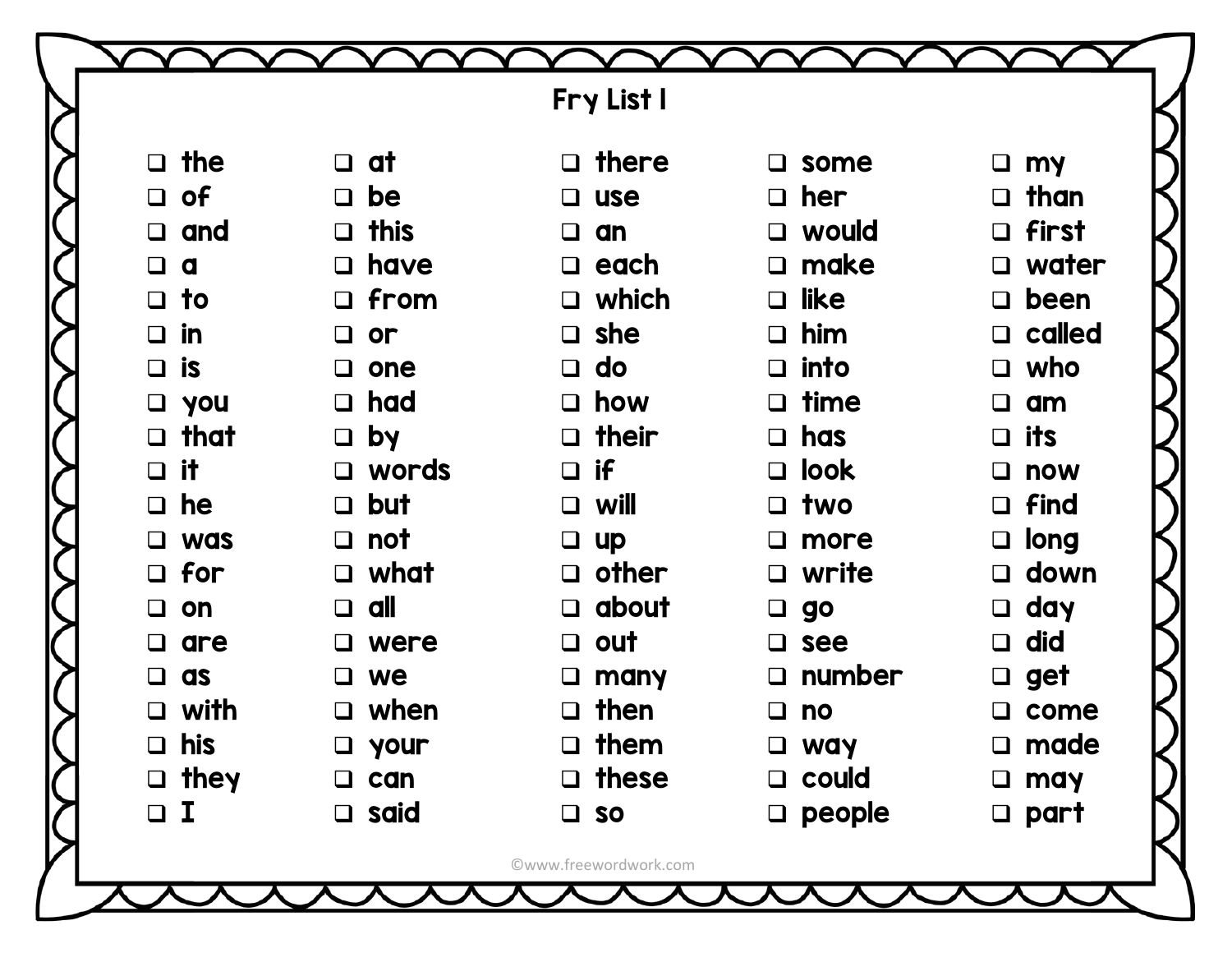|                         |                    | Fry List 2            |                   |                          |
|-------------------------|--------------------|-----------------------|-------------------|--------------------------|
|                         |                    |                       |                   |                          |
| over<br>$\Box$          | $\Box$ name        | boy<br>$\Box$         | $\Box$ such       | $\Box$ change            |
| $\Box$ new              | $\Box$ good        | $\Box$ following      | $\Box$ because    | <b>off</b><br>$\Box$     |
| sound<br>$\Box$         | $\square$ sentence | came<br>$\Box$        | $\Box$ turn       | play<br>$\Box$           |
| take<br>$\Box$          | $\Box$ man         | want<br>$\Box$        | $\Box$ here       | spell<br>$\Box$          |
| only<br>$\Box$          | $\Box$ think       | $\Box$ show           | $\Box$ why        | dir<br>$\Box$            |
| <b>little</b><br>$\Box$ | $\Box$ say         | <b>also</b><br>$\Box$ | $\Box$ asked      | away<br>$\Box$           |
| work<br>$\Box$          | $\Box$ great       | around<br>$\Box$      | $\Box$ went       | animals<br>$\Box$        |
| know<br>$\Box$          | $\Box$ where       | $\Box$ farm           | $\square$ men     | house<br>$\Box$          |
| place<br>$\Box$         | $\Box$ help        | $\Box$ three          | $\Box$ read       | point<br>$\Box$          |
| years<br>$\Box$         | $\Box$ through     | $\Box$ small          | $\Box$ need       | page<br>$\Box$           |
| $\Box$ live             | $\Box$ much        | $\Box$ set            | $\Box$ land       | <b>letters</b><br>$\Box$ |
| $\Box$<br>me            | $\Box$ before      | $\Box$ put            | $\Box$ different  | $\Box$ mother            |
| <b>back</b><br>$\Box$   | $\Box$ line        | end<br>$\Box$         | $\Box$ home       | answer<br>$\Box$         |
| $\Box$ give             | $\Box$ right       | does<br>$\Box$        | $\Box$ us         | $\Box$ found             |
| most<br>$\Box$          | $\Box$ too         | another<br>$\Box$     | $\square$ move    | $\Box$ study             |
| very                    | means<br>❏         | well<br>$\Box$        | $\Box$ try        | <b>still</b>             |
| after                   | $\Box$ old         | large<br>$\Box$       | $\Box$ kind       | learn<br>$\Box$          |
| thing                   | $\Box$ any         | must<br>$\Box$        | $\Box$ hand       | $\Box$ should            |
| our                     | $\square$ same     | big<br>$\Box$         | $\square$ picture | <b>Q</b> America         |
| $\Box$ just             | $\Box$ tell        | even<br>❏.            | $\Box$ again      | $\Box$ world             |
|                         |                    | ©www.freewordwork.com |                   |                          |
|                         |                    |                       |                   |                          |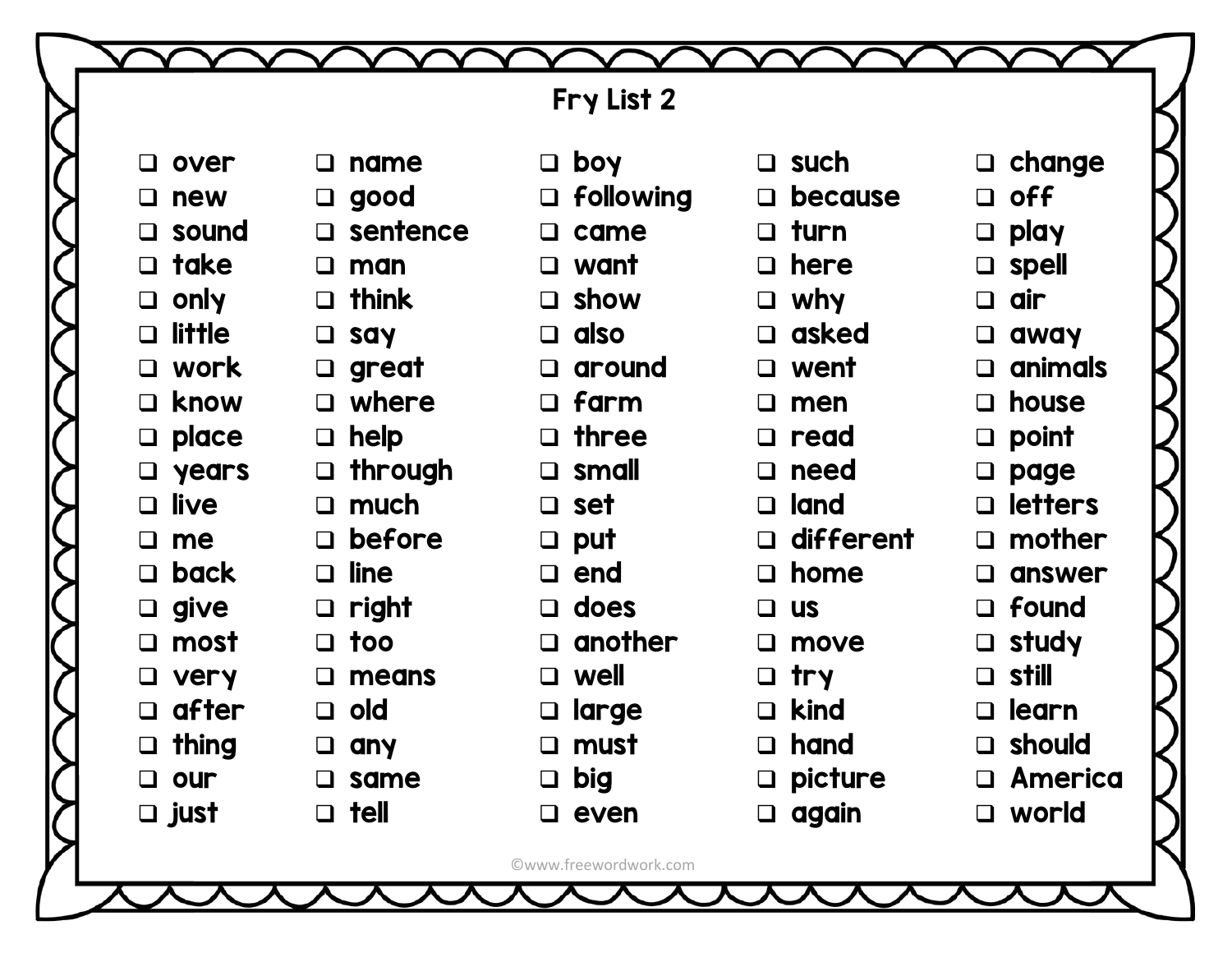|                    |                   |                     | Fry List 3            |                   |                     |  |
|--------------------|-------------------|---------------------|-----------------------|-------------------|---------------------|--|
|                    |                   |                     |                       |                   |                     |  |
|                    | $\Box$ high       | $\Box$ light        | $\Box$ life           | $\Box$ sea        | $\Box$ watch        |  |
|                    | $\Box$ every      | $\Box$ thought      | $\Box$ always         | began<br>$\Box$   | $\Box$ far          |  |
|                    | near<br>$\Box$    | $\Box$ head         | $\Box$ those          | grow<br>$\Box$    | $\Box$ Indian       |  |
|                    | $\Box$ add        | $\Box$ under        | $\Box$ both           | took<br>$\Box$    | $\Box$ real         |  |
|                    | $\Box$ food       | $\Box$ story        | $\Box$ paper          | $\Box$ river      | $\Box$ almost       |  |
|                    | between<br>$\Box$ | $\Box$ saw          | $\Box$ together       | $\Box$ four       | $\Box$ let          |  |
|                    | own<br>$\Box$     | $\Box$ left         | $\Box$ got            | carry<br>$\Box$   | $\Box$ above        |  |
|                    | below<br>$\Box$   | $\Box$ don't        | $\Box$ group          | $\Box$ state      | $\Box$ girl         |  |
|                    | country<br>$\Box$ | $\Box$ few          | $\Box$ often          | once<br>$\Box$    | $\square$ sometimes |  |
|                    | plant<br>$\Box$   | $\Box$ while        | $\Box$ run            | book<br>$\Box$    | $\square$ mountains |  |
|                    | □ last            | along<br>$\Box$     | $\Box$ important      | $\Box$ hear       | $\Box$ cut          |  |
|                    | $\Box$ school     | might<br>$\Box$     | $\Box$ until          | $\Box$ stop       | $\Box$ young        |  |
|                    | father<br>$\Box$  | $\Box$ close        | $\Box$ children       | without<br>$\Box$ | $\Box$ talk         |  |
|                    | keep<br>$\Box$    | $\square$ something | $\Box$ side           | $\Box$ second     | $\square$ soon      |  |
|                    | tree<br>$\Box$    | $\square$ seem      | $\Box$ feet           | late<br>$\Box$    | $\Box$ list         |  |
|                    | never             | next<br>$\Box$      | $\Box$ car            | miss<br>$\Box$    | $\square$ song      |  |
|                    | start<br>$\Box$   | hard<br>$\Box$      | $\Box$ mile           | idea<br>$\Box$    | being<br>$\Box$     |  |
| $\left\{ \right\}$ | $\Box$ city       | $\Box$ open         | $\Box$ night          | $\Box$ enough     | $\Box$ leave        |  |
|                    | $\Box$ earth      | example<br>$\Box$   | □ walk                | $\Box$ eat        | $\Box$ family       |  |
|                    | $\Box$ eyes       | $\Box$ begin        | $\Box$ white          | $\Box$ face       | $\Box$ it's         |  |
|                    |                   |                     | ©www.freewordwork.com |                   |                     |  |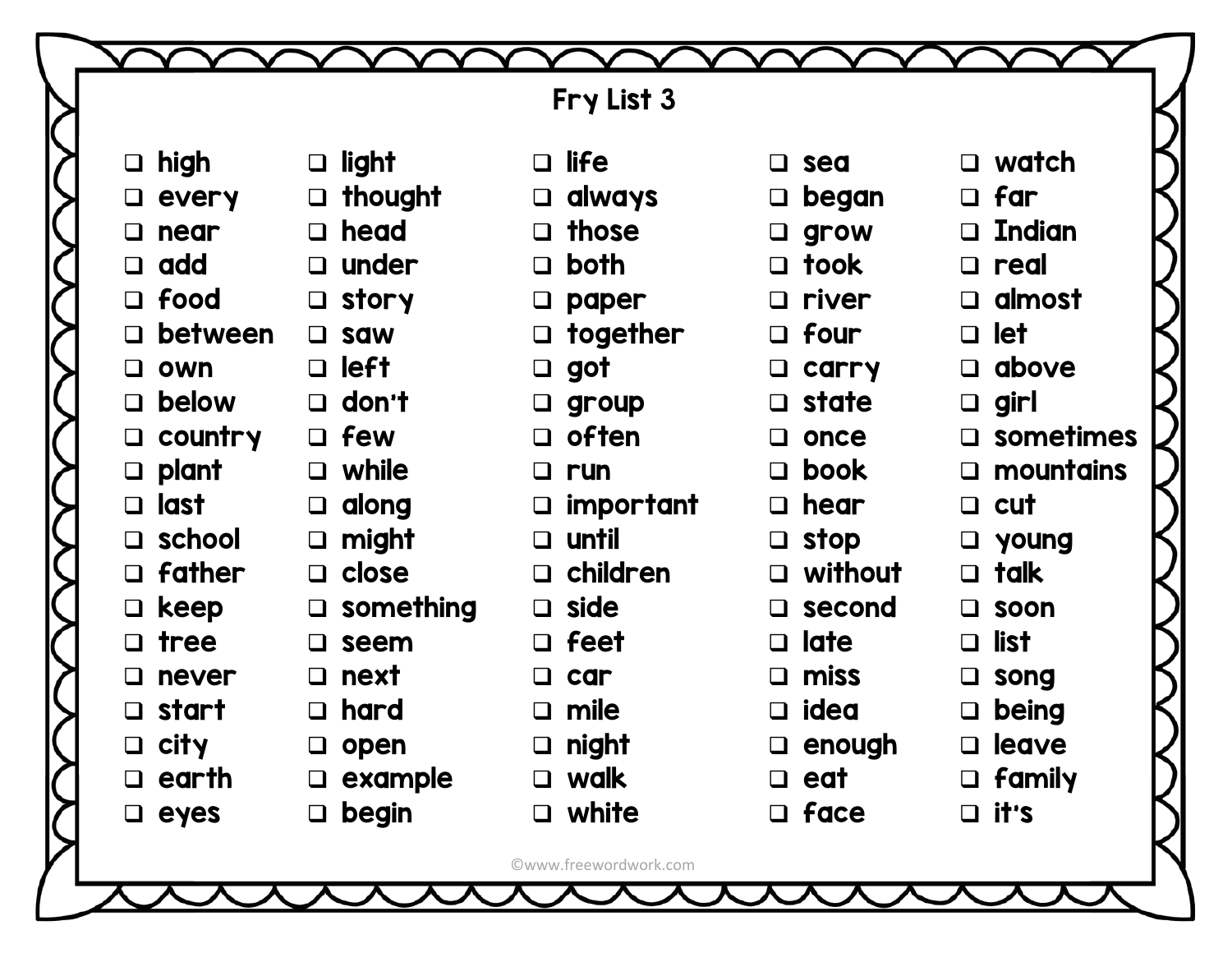|                        |                         | Fry List 4             |                   |                  |
|------------------------|-------------------------|------------------------|-------------------|------------------|
|                        |                         |                        |                   |                  |
| $\Box$ body            | $\Box$ usually          | $\Box$ hours           | $\Box$ five       | $\Box$ cold      |
| $\Box$ music           | $\Box$ didn't           | <b>black</b><br>$\Box$ | $\Box$ step       | $\Box$ cried     |
| $\Box$ color           | $\Box$ friends          | products<br>$\Box$     | $\Box$ morning    | $\Box$ plan      |
| $\Box$ stand           | $\Box$ easy             | happened<br>$\Box$     | $\Box$ passed     | $\Box$ notice    |
| <b>SUN</b><br>$\Box$   | $\Box$ heard            | $\Box$ whole           | $\Box$ vowel      | $\Box$ south     |
| $\Box$ questions       | $\Box$ order            | measure<br>$\Box$      | $\Box$ true       | $\Box$ sing      |
| $\Box$ fish            | $\Box$ red              | $\Box$ remember        | $\Box$ hundred    | $\Box$ war       |
| area<br>$\Box$         | $\Box$ door             | $\Box$ early           | against<br>$\Box$ | $\square$ ground |
| $\square$ mark         | $\Box$ sure             | waves<br>$\Box$        | $\Box$ pattern    | $\Box$ fall      |
| dog<br>$\Box$          | $\Box$ become           | $\Box$ reached         | $\Box$ numeral    | king<br>$\Box$   |
| horse<br>$\Box$        | $\Box$ top              | listen<br>$\Box$       | $\Box$ table      | $\Box$ town      |
| <b>birds</b><br>$\Box$ | $\Box$ ship             | $\Box$ wind            | $\Box$ north      | $\Box$ I'll      |
| $\Box$ problem         | <b>ACLOSS</b><br>$\Box$ | $\Box$ rock            | $\Box$ slowly     | $\Box$ unit      |
| complete<br>$\Box$     | $\Box$ today            | space<br>$\Box$        | money<br>$\Box$   | $\Box$ figure    |
| room<br>$\Box$         | $\Box$ during           | $\Box$ covered         | map<br>$\Box$     | $\Box$ certain   |
| knew<br>$\Box$         | $\Box$ short            | $\Box$ fast            | busy<br>$\Box$    | $\Box$ field     |
| since<br>$\Box$        | <b>better</b><br>$\Box$ | $\Box$ several         | $\Box$ pulled     | travel<br>$\Box$ |
| ever                   | $\Box$ best             | hold<br>$\Box$         | $\Box$ draw       | □ wood           |
| $\Box$ piece           | $\Box$ however          | himself<br>$\Box$      | $\Box$ voice      | $\Box$ fire      |
| $\Box$ told            | $\Box$ low              | $\Box$ forward         | $\square$ seen    | upon<br>$\Box$   |
|                        |                         | ©www.freewordwork.com  |                   |                  |

 $\blacktriangle$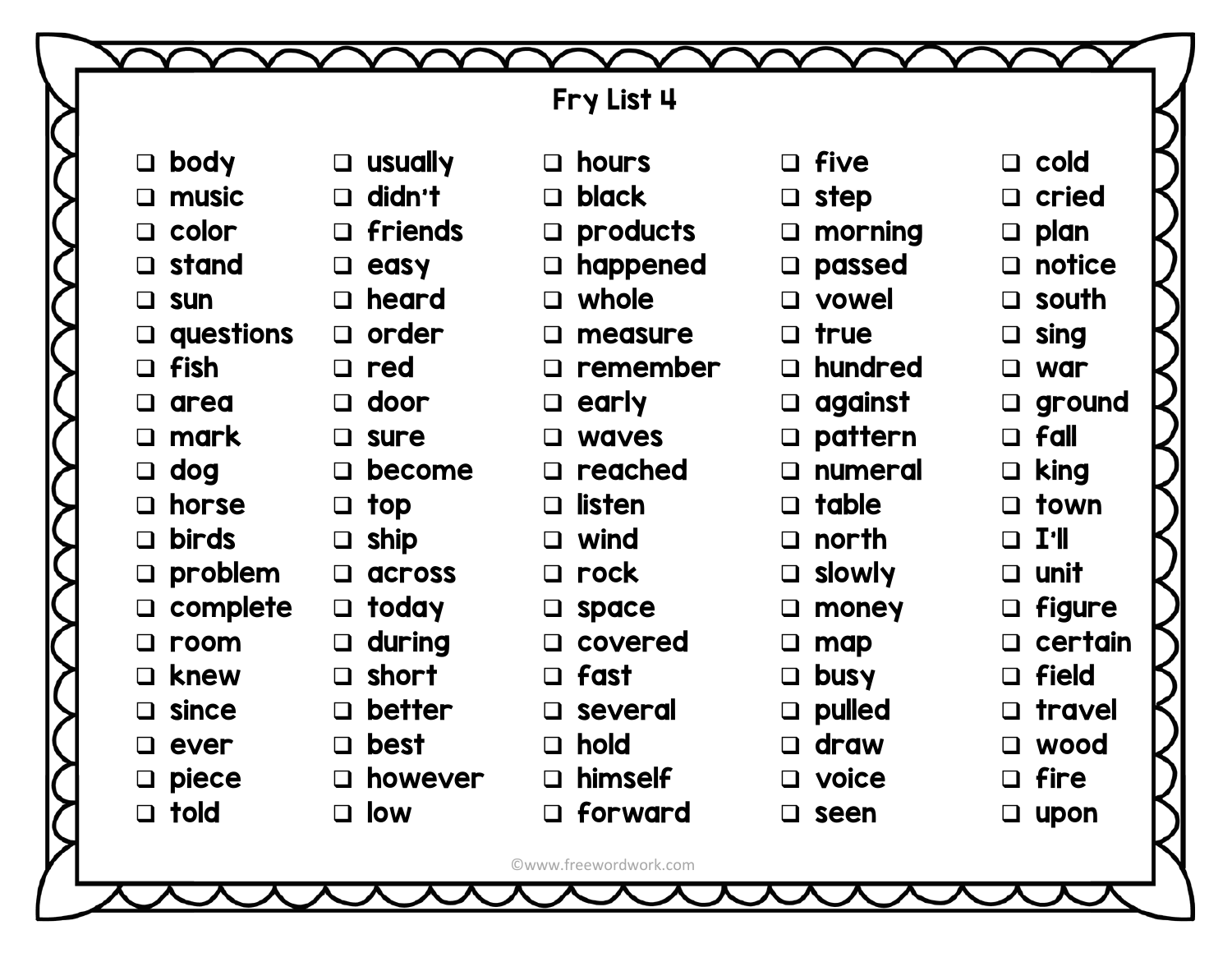|                  |                     | Fry List 5            |                        |                         |
|------------------|---------------------|-----------------------|------------------------|-------------------------|
| $\Box$ done      | $\Box$ front        | $\Box$ stay           | $\Box$ warm            | $\Box$ object           |
| $\Box$ English   | $\Box$ feel         | $\Box$ green          | $\Box$ common          | bread<br>$\Box$         |
| $\Box$ road      | $\Box$ fact         | $\Box$ known          | <b>bring</b><br>$\Box$ | rule<br>$\Box$          |
| $\Box$ halt      | $\Box$ inches       | $\Box$ island         | $\Box$ explain         | $\Box$                  |
| $\Box$ ten       | $\Box$ street       | □ week                | $\Box$ dry             | among<br>noun<br>$\Box$ |
| $\Box$ fly       | $\Box$ decided      | $\Box$ less           |                        |                         |
|                  |                     |                       | $\Box$ though          | power<br>$\Box$         |
| $\Box$ gave      | $\Box$ contain      | $\Box$ machine        | $\Box$ language        | cannot<br>$\Box$        |
| $\Box$ box       | $\Box$ course       | $\Box$ base           | $\Box$ shape           | able<br>$\Box$          |
| $\Box$ finally   | $\square$ surface   | $\Box$ ago            | $\Box$ deep            | <b>Six</b><br>$\Box$    |
| $\Box$ wait      | $\Box$ produce      | $\Box$ stood          | $\Box$ thousands       | $\Box$ size             |
| $\Box$ correct   | $\Box$ building     | $\Box$ plane          | $\Box$ yes             | dark<br>$\Box$          |
| $\Box$ oh        | $\Box$ ocean        | $\square$ system      | $\Box$ clear           | ball<br>$\Box$          |
| $\Box$ quickly   | $\Box$ class        | $\Box$ behind         | $\Box$ equation        | material<br>$\Box$      |
| $\square$ person | $\Box$ note         | $\Box$ ran            | $\Box$ yet             | special<br>$\Box$       |
| became<br>$\Box$ | $\Box$ nothing      | $\Box$ round          | $\square$ government   | heavy<br>$\Box$         |
| $\Box$ shown     | $\Box$ rest         | $\Box$ boat           | $\Box$ filled          | fine<br>$\Box$          |
| $\Box$ minutes   | carefully<br>$\Box$ | $\Box$ game           | $\Box$ heat            | pair                    |
| $\square$ strong | $\Box$ scientists   | $\Box$ force          | $\Box$ full            | $\Box$ circle           |
| $\Box$ verb      | $\Box$ inside       | $\Box$ brought        | $\Box$ hot             | $\Box$ include          |
| $\Box$ stars     | $\Box$ wheels       | $\Box$ understand     | $\Box$ check           | <b>built</b><br>$\Box$  |
|                  |                     | ©www.freewordwork.com |                        |                         |
|                  |                     |                       |                        |                         |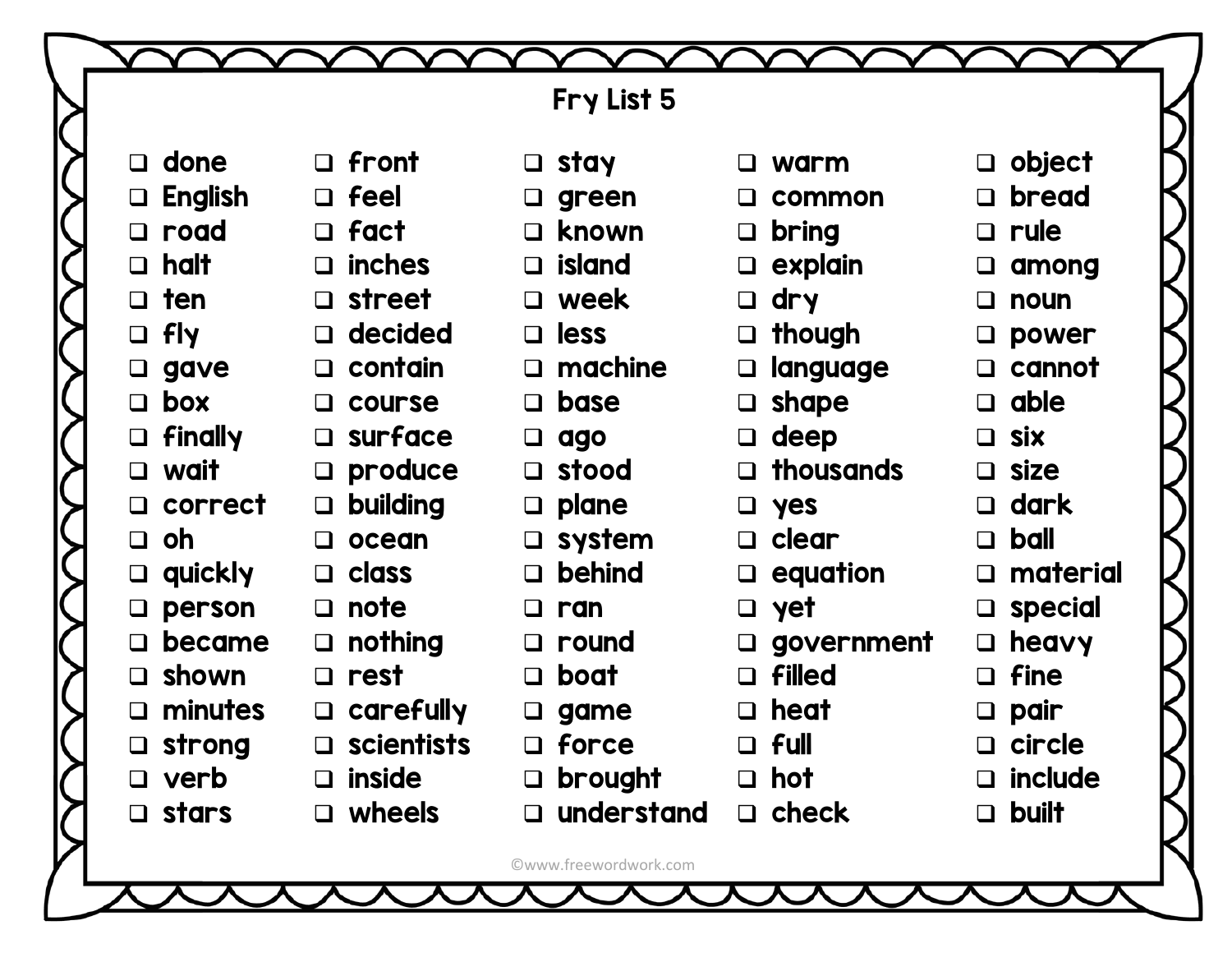|                         |                       | Fry List 6                |                         |                              |  |
|-------------------------|-----------------------|---------------------------|-------------------------|------------------------------|--|
|                         |                       |                           |                         |                              |  |
| $\Box$ can't            | $\Box$ region         | $\Box$ window             | $\square$ arms          | $\Box$ west                  |  |
| $\square$ matter        | $\Box$ return         | difference<br>$\Box$      | $\Box$ brother          | $\Box$ lay                   |  |
| $\Box$ square           | $\Box$ believe        | distant<br>$\Box$         | $\Box$ race             | $\Box$ weather               |  |
| $\Box$ syllables        | $\Box$ dance          | heart<br>$\Box$           | $\Box$ present          | root<br>$\Box$               |  |
| perhaps<br>$\Box$       | members<br>$\Box$     | $\Box$ sit                | $\Box$ beautiful        | <b>instruments</b><br>$\Box$ |  |
| $\Box$ bill             | $\Box$ picked         | <b>SUM</b><br>$\Box$      | $\Box$ store            | meet<br>$\Box$               |  |
| $\Box$ felt             | $\Box$ simple         | summer<br>$\Box$          | $\Box$ job              | $\Box$ third                 |  |
| $\Box$ suddenly         | $\Box$ cells          | $\Box$ wall               | $\Box$ edge             | months<br>$\Box$             |  |
| $\Box$ test             | $\Box$ paint          | forest<br>$\Box$          | $\Box$ past             | paragraph<br>$\Box$          |  |
| $\Box$ direction        | $\Box$ mind           | probably<br>$\Box$        | $\Box$ sign             | raised<br>$\Box$             |  |
| $\Box$ center           | $\Box$ love           | legs<br>$\Box$            | $\Box$ record           | represent<br>$\Box$          |  |
| $\Box$ farmers          | $\Box$ cause          | $\Box$ sat                | $\Box$ finished         | $\Box$ soft                  |  |
| $\Box$ ready            | $\Box$ rain           | main<br>$\Box$            | discovered<br>$\Box$    | $\Box$ whether               |  |
| $\Box$ anything         | $\Box$ exercise       | winter<br>$\Box$          | $\Box$ wild             | $\Box$ clothes               |  |
| $\Box$ divided          | $\Box$ eggs           | wide<br>$\Box$            | $\Box$ happy            | flowers<br>$\Box$            |  |
| $\Box$ general          | $\Box$ train          | written<br>$\Box$         | <b>beside</b><br>$\Box$ | $\Box$ shall                 |  |
| $\Box$ energy           | <b>blue</b><br>$\Box$ | length<br>$\Box$          | gone<br>$\Box$          | teacher<br>$\Box$            |  |
| subject<br>$\Box$       | $\Box$ wish           | reason<br>$\Box$          | $\Box$ sky              | held<br>$\Box$               |  |
| <b>Europe</b><br>$\Box$ | $\Box$ drop           | kept<br>$\Box$            | $\Box$ glass            | $\Box$ describe              |  |
| $\Box$ moon             | $\Box$ developed      | <b>interest</b><br>$\Box$ | $\Box$ million          | $\Box$ drive                 |  |
|                         |                       |                           |                         |                              |  |
|                         |                       | ©www.freewordwork.com     |                         |                              |  |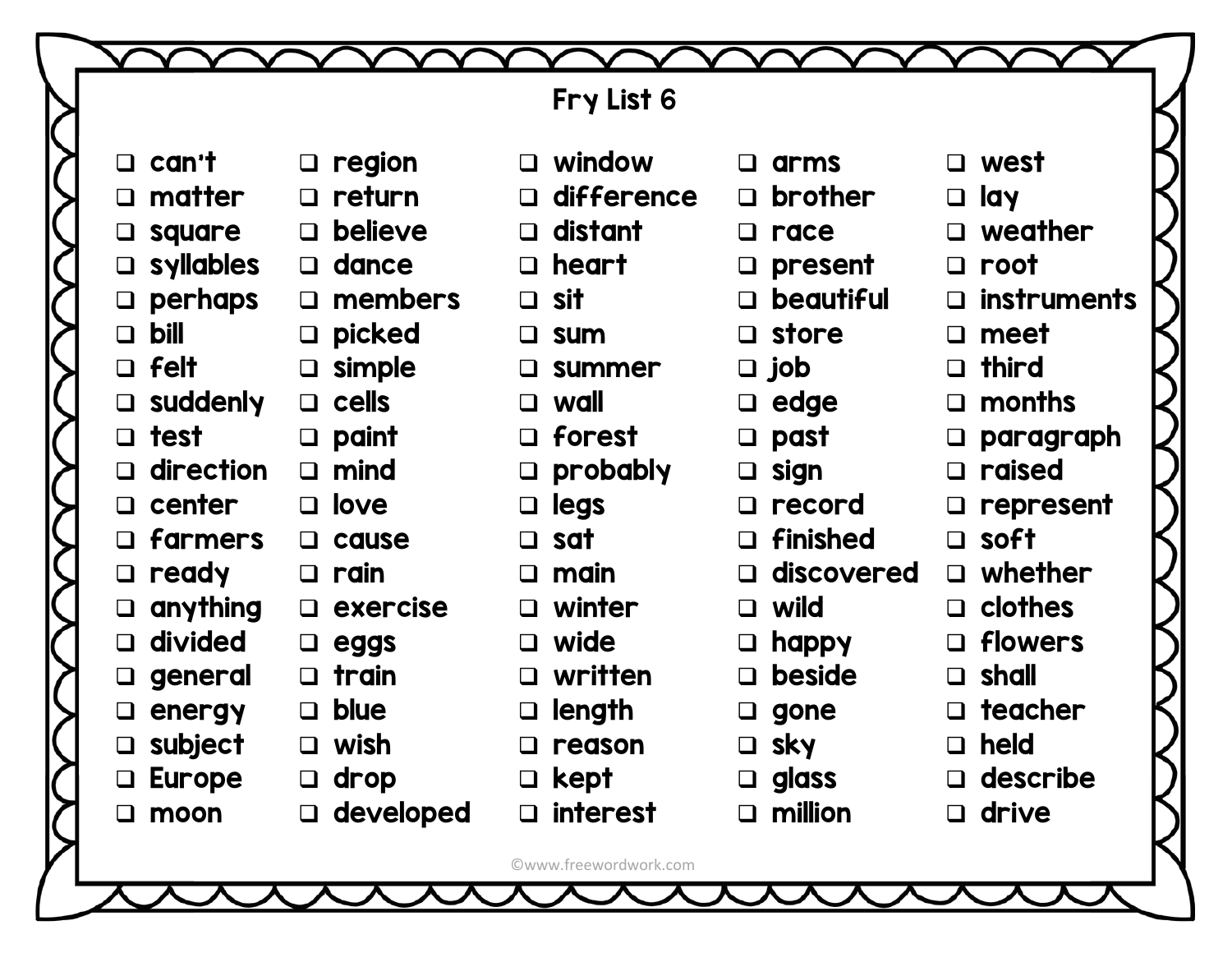|                          |                      | Fry List 7            |                        |                    |
|--------------------------|----------------------|-----------------------|------------------------|--------------------|
|                          |                      |                       |                        |                    |
| <b>Cross</b><br>$\Box$   | <b>buy</b><br>$\Box$ | $\Box$ temperature    | possible<br>$\Box$     | $\Box$ fraction    |
| speak<br>$\Box$          | century<br>$\Box$    | bright<br>$\Box$      | $\Box$ gold            | $\Box$ Africa      |
| solve<br>$\Box$          | outside<br>$\Box$    | $\Box$ lead           | milk                   | killed<br>$\Box$   |
| appear<br>$\Box$         | everything<br>$\Box$ | everyone<br>$\Box$    | quiet<br>$\Box$        | $\Box$ melody      |
| metal<br>$\Box$          | tall<br>$\Box$       | method<br>$\Box$      | natural<br>$\Box$      | bottom<br>$\Box$   |
| son<br>$\Box$            | already<br>$\Box$    | $\square$ section     | <b>lot</b><br>$\Box$   | $\Box$ trip        |
| either<br>$\Box$         | instead<br>$\Box$    | $\Box$ lake           | $\Box$ stone           | $\Box$ hole        |
| ice<br>$\Box$            | phrase<br>$\Box$     | $\Box$ consonant      | act<br>$\Box$          | $\Box$ poor        |
| sleep<br>$\Box$          | $\Box$ soil          | $\Box$ within         | <b>build</b><br>$\Box$ | $\Box$ let's       |
| village<br>$\Box$        | bed<br>$\Box$        | dictionary<br>$\Box$  | middle                 | $\Box$ fight       |
| <b>factors</b><br>$\Box$ | copy<br>$\Box$       | hair<br>$\Box$        | speed<br>$\Box$        | $\square$ surprise |
| $\Box$ result            | $\Box$ free          | $\Box$<br>age         | $\Box$ count           | $\Box$ French      |
| $\square$ jumped         | hope<br>$\Box$       | amount<br>$\Box$      | $\Box$ cat             | $\Box$ died        |
| <b>SNOW</b><br>❏         | spring<br>$\Box$     | $\Box$ scale          | someone                | $\Box$ beat        |
| ride<br>$\Box$           | case<br>$\Box$       | $\square$ pounds      | sail<br>$\Box$         | exactly<br>$\Box$  |
| care<br>$\Box$           | laughed<br>$\Box$    | although<br>$\Box$    | rolled                 | remain<br>$\Box$   |
| floor<br>$\Box$          | nation<br>$\Box$     | per<br>$\Box$         | bear                   | dress<br>$\Box$    |
| hill<br>$\Box$           | $\Box$ quite         | broken<br>□           | wonder                 | $\Box$ iron        |
| pushed<br>$\Box$         | $\Box$ type          | moment<br>$\Box$      | $\square$ smiled       | $\Box$ couldn't    |
| <b>baby</b><br>$\Box$    | themselves           | $\Box$ tiny           | $\Box$ angle           | $\Box$ fingers     |
|                          |                      | ©www.freewordwork.com |                        |                    |
|                          |                      |                       |                        |                    |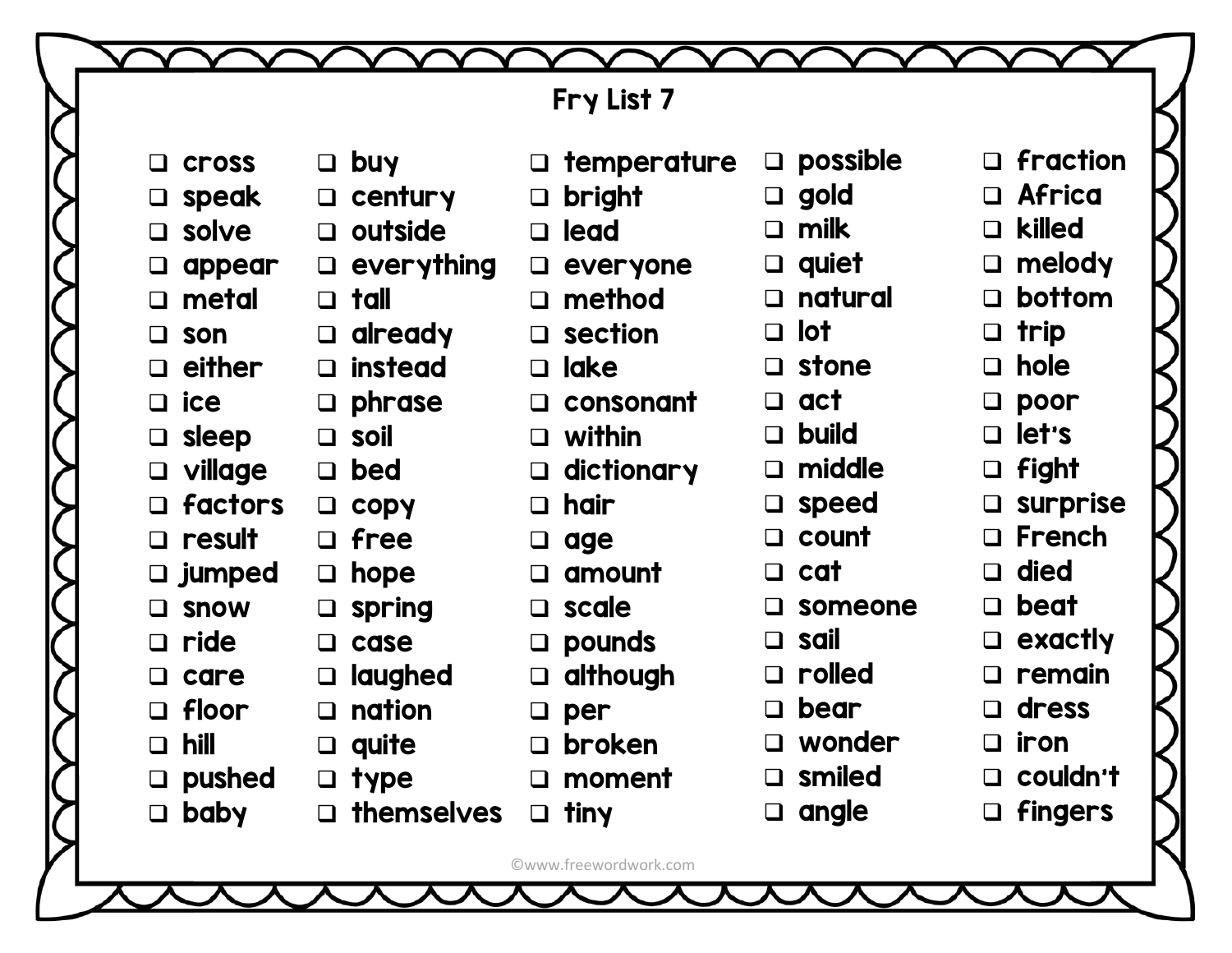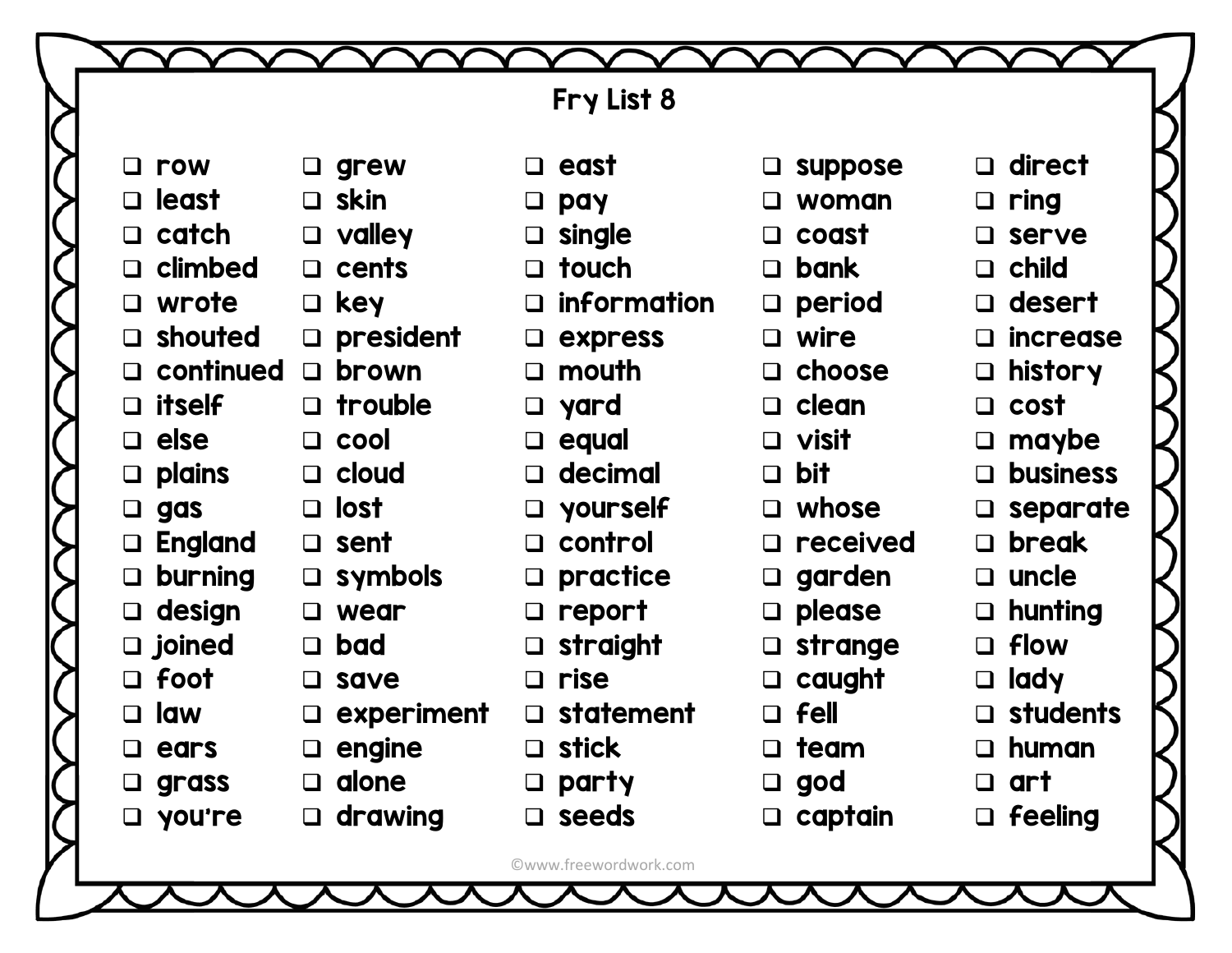|                          |                    | Fry List 9                |                     |                         |  |
|--------------------------|--------------------|---------------------------|---------------------|-------------------------|--|
|                          |                    |                           |                     |                         |  |
| $\Box$ supply            | $\Box$ fit         | $\square$ sense           | $\square$ position  | $\square$ meat          |  |
| corner<br>$\Box$         | $\Box$ addition    | string<br>$\Box$          | $\Box$ entered      | <b>lifted</b><br>$\Box$ |  |
| electric<br>$\Box$       | $\Box$ belong      | $\Box$ blow               | $\Box$ fruit        | process<br>$\Box$       |  |
| <b>insects</b><br>$\Box$ | $\Box$ safe        | $\Box$ famous             | $\Box$ tied         | army<br>$\Box$          |  |
| $\Box$ crops             | $\square$ soldiers | $\Box$ value              | $\Box$ rich         | $\Box$ hat              |  |
| $\Box$ tone              | $\Box$ guess       | $\Box$ wings              | $\Box$ dollars      | property<br>$\Box$      |  |
| $\Box$ hit               | $\Box$ silent      | movement<br>$\Box$        | $\Box$ send         | $\square$ particular    |  |
| $\square$ sand           | $\Box$ trade       | $\Box$ pole               | $\Box$ sight        | $\Box$ swim             |  |
| doctor<br>$\Box$         | $\Box$ rather      | $\Box$ exciting           | $\Box$ chief        | $\Box$ terms            |  |
| $\Box$ provide           | $\Box$ compare     | <b>branches</b><br>$\Box$ | $\Box$ Japanese     | current<br>$\Box$       |  |
| thus<br>$\Box$           | $\Box$ crowd       | $\Box$ thick              | $\square$ stream    | $\square$ park          |  |
| $\Box$ won't             | $\square$ poem     | $\Box$ blood              | $\Box$ planets      | $\Box$ sell             |  |
| $\Box$ cook              | $\Box$ enjoy       | lie<br>$\Box$             | $\Box$ rhythm       | $\Box$ shoulder         |  |
| <b>bones</b><br>$\Box$   | $\Box$ elements    | $\square$ spot            | eight<br>$\Box$     | industry<br>$\Box$      |  |
| tail<br>$\Box$           | $\Box$ indicate    | $\Box$ bell               | $\square$ science   | $\Box$ wash             |  |
| board<br>$\Box$          | $\Box$ except      | $\Box$ fun                | major<br>$\Box$     | block<br>$\Box$         |  |
| modern<br>$\Box$         | expect<br>$\Box$   | $\Box$ loud               | $\square$ observe   | spread<br>$\Box$        |  |
| compound                 | $\Box$ flat        | consider                  | $\Box$ tube         | $\Box$ cattle           |  |
| mine<br>$\Box$           | $\square$ seven    | $\square$ suggested       | necessary<br>$\Box$ | $\n  wife\n$            |  |
| $\Box$ wasn't            | $\Box$ interesting | $\Box$ thin               | $\Box$ weight       | $\Box$ sharp            |  |
|                          |                    |                           |                     |                         |  |
|                          |                    | ©www.freewordwork.com     |                     |                         |  |